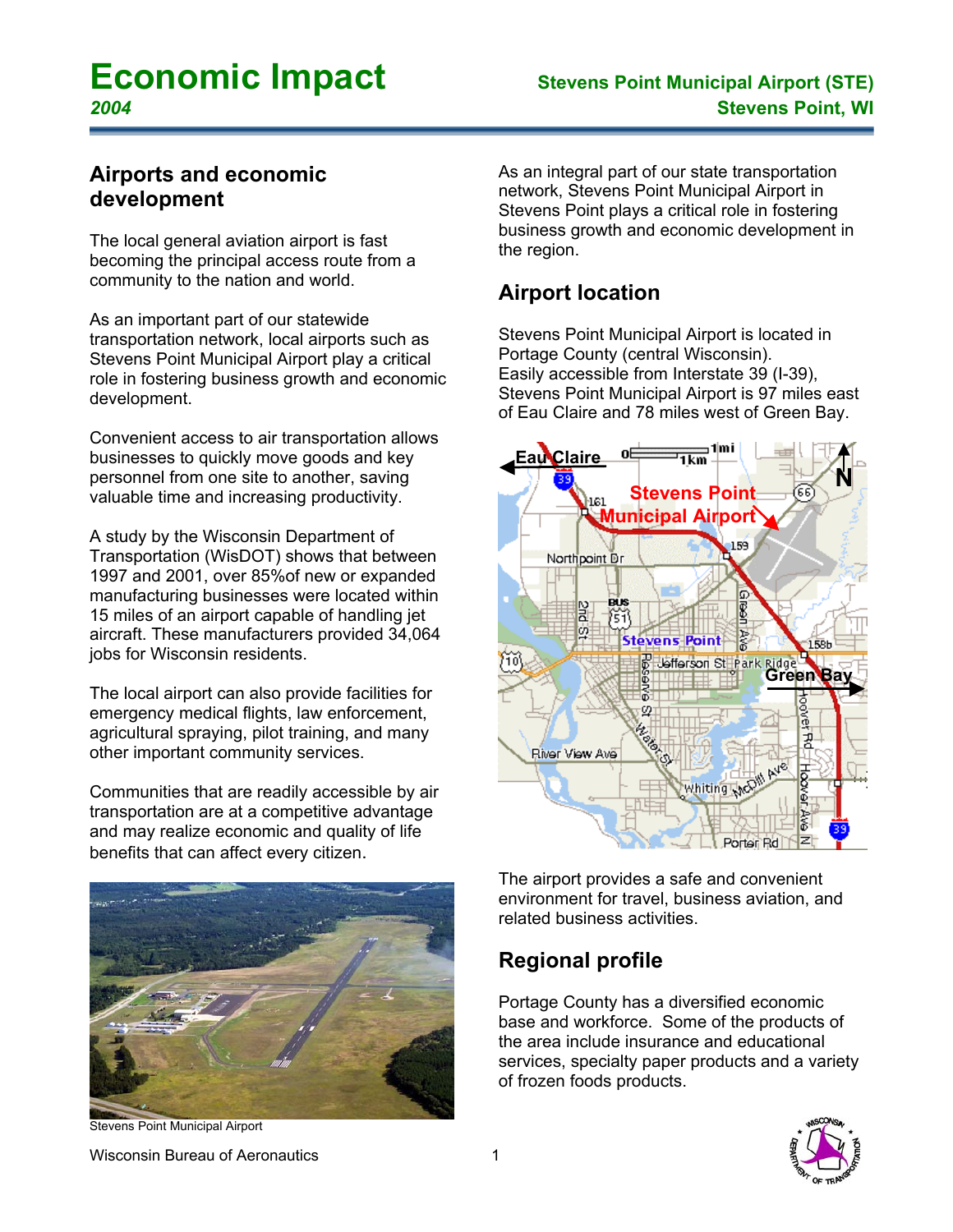# **Economic Impact Stevens Point Municipal Airport (STE)**

The area's largest non-government industry sectors are manufacturing, transportation, warehousing, finance and insurance.

#### **Stevens Point/Portage County profile**

#### **Area populations**

**City of Stevens Point – 24,857 Portage County – 68,227** 

**Employment Portage County employment – 36,367 County per capita income – \$25,216** 

#### **Major employers in area**

- **Sentry Insurance**
- **Stevens Point Public School**
- University of Wisconsin Stevens Point
- St. Michael's Hospital of Stevens Point
- The Copps Corp.
- Stora Enso North America Corp.
- County of Portage
- Ministry Medical Group, Inc.

*Sources: U.S. Census Bureau, U.S. Bureau of Economic Analysis and the WI Departments of Administration and Workforce Development.* 

# **Airport services and activity**

Owned and operated by the city of Stevens Point, the airport is classified as a Transport Corporate Airport in the *Wisconsin State Airport System Plan: 2020 (SASP).* 

In 2003 the airport recorded 36,750 aircraft operations and was home for 45-based aircraft, including four jets, 40 single-engine, and one multi-engine propeller airplane. Travel Guard, Med Topics Unlimited, Sentry Insurance, Pegasus Aviation, Freight Runners, and the Rettler Corporation all operate business aircraft from Stevens Point Municipal Airport. UPS operates flights on a daily basis that provide essential cargo services to the local and regional community. St. Michael's Hospital uses the airport on average of once a week to transport

administration to and from Milwaukee. The airport has one Fixed Base Operator (FBO), Sentry Aviation Services Inc., four industrial and corporate flight departments based on the airport, in addition to 22 T, 12 individual and four larger corporate hangars.

## **Airport facilities**

Stevens Point Municipal Airport has two paved runways.



The primary runway (03/21) is 6,028 feet long by 120 feet wide. Lighting aids on this runway include a Medium Intensity Approach Lighting System (MALS), High Intensity Runway Lights (HIRLs), and Runway End Identifier Lights (REILs).

The secondary runway (12/30) is 3,642 feet long and 75 feet wide. Lighting aids on this runway include HIRLs.

Instrument approaches to the airport include VHF omni-directional radio range (VOR) and Global Positioning System (GPS) approaches to runways 03,30, and 31.

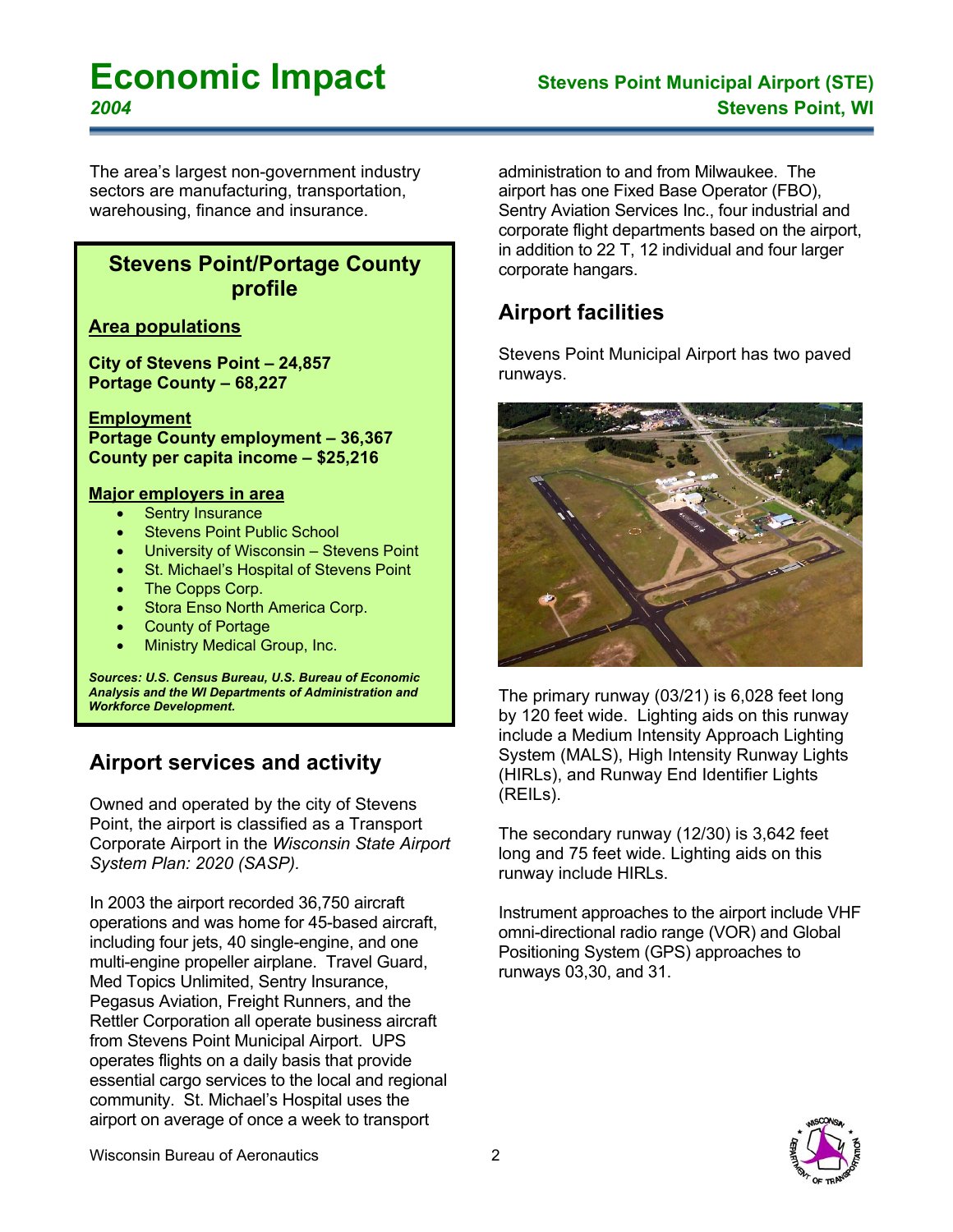#### **The economic impact of Stevens Point Municipal Airport**

This report documents a recently completed study by the WisDOT-Bureau of Aeronautics on the contribution of Stevens Point Municipal Airport to the local and state economy. The economic impact of Stevens Point Municipal Airport is the *economic output (sales)*, *employment* and *wage income* that can be attributed directly and indirectly to the airport.

Economic impacts measure the importance of an airport as a business in terms of the employment that it supports and the goods and services that it consumes.

The results of the study indicate that Stevens Point Municipal Airport provided \$3.14 million in sales, supported 49 jobs and contributed \$1.22 million in wage income to the local and state economy in 2003.

The methodology used to estimate the contribution of the airport to the local and state economy is the WisDOT Airport Benefit-Cost (ABC) System.



The WisDOT ABC System is a Microsoft Access database application for evaluating the economic impact of airports and airport improvement projects.

The WisDOT ABC System was developed based on guidelines established by the FAA in the document "*Estimating the Regional Economic Significance of Airports," U.S. DOT, September 1992.* 

The WisDOT ABC System used data from the following three primary sources to estimate the economic impact of the airport to the local and state economy:

- 1. Airport activity and business survey data on jobs, income and sales at the airport.
- 2. Data from the *U.S. Bureau of Economic Analysis* on industry employment, wages and sales.
- 3. Regional economic multipliers obtained from the industry transaction tables in the Impact Analysis for Planning Model (IMPLAN) computer model.

IMPLAN is a computer model produced for WisDOT by the Minnesota IMPLAN Group. The model estimates purchases and sales between various sectors of the Wisconsin economy.

The model produces statewide multipliers as well as multipliers for specific counties and groups of counties. IMPLAN multipliers for two sectors in the Portage County economy were used in the analysis.

The regional economic multipliers used in this study for the *Air Transportation Sector* are 1.36 (sales), 1.5 (employment) and 1.38 (wages.) Multipliers used for the *Retail/Hotel/Restaurant Sector* are 1.42 (sales), 1.19 (employment) and 1.4 (wages.)

The economic contribution of Stevens Point Municipal Airport is comprised of three types of impacts: *Direct Impact of the Airport, Direct Impact of Airport Users, and the Multiplier Impact.* Each of these effects is expressed in terms of their effect on economic output (sales), employment (jobs) and wage income.

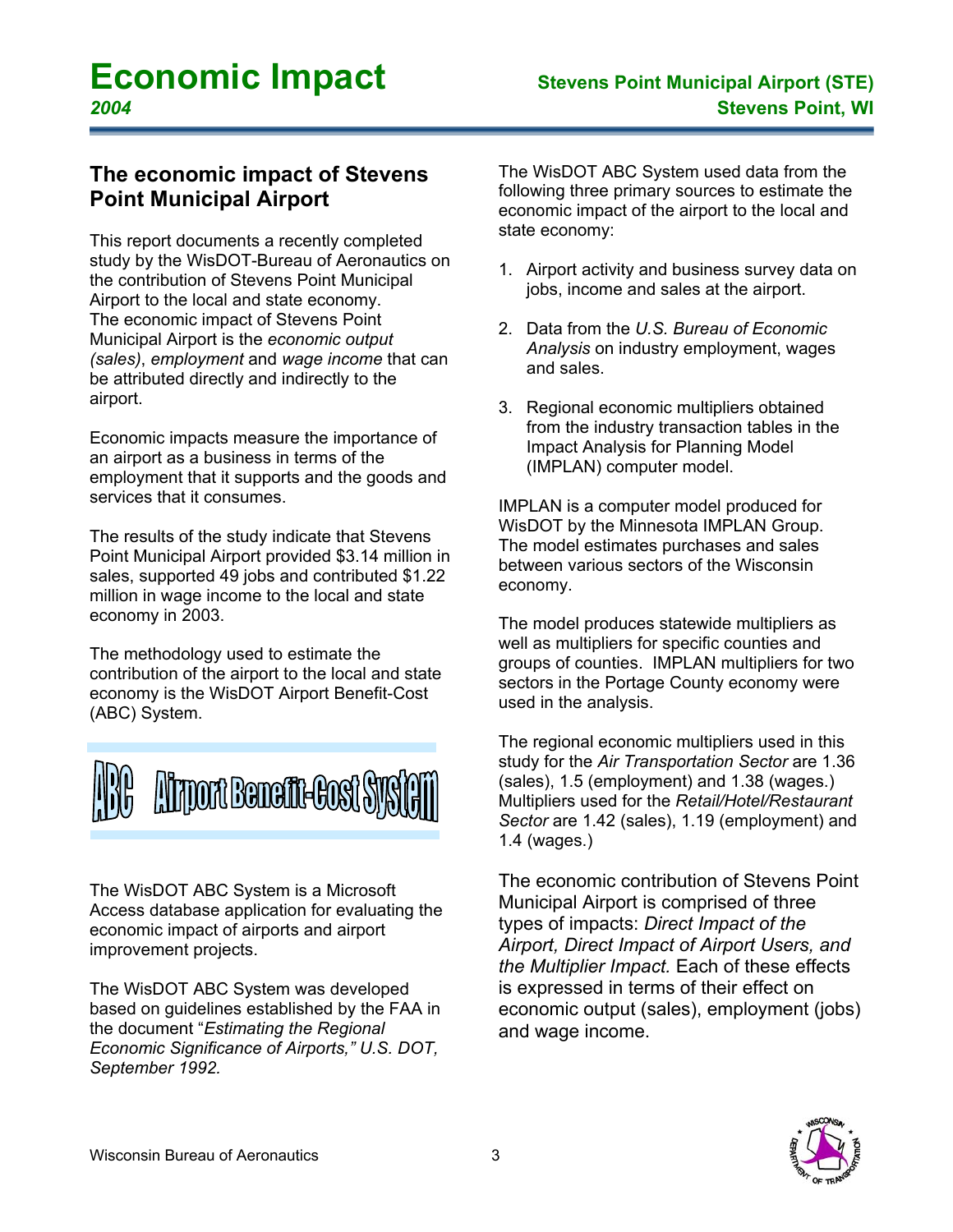#### **Direct impacts**

The direct impact of Stevens Point Municipal Airport on the local economy reflects the jobs, payroll and sales directly related to airport operations. This includes the management and operation of the airport, as well as businesses providing aircraft maintenance, fueling, storage and leasing activities.

The direct effect of the airport on the local economy in 2003 totaled 18 employees, a payroll of \$605.8 thousand and \$1.57 million in economic output.

#### **Indirect impact**

Visitor spending, or the direct impact of airport users, is the amount of money flowing into the local economy from air passengers who reside outside the county. These visitors spend money on lodging, meals, ground transportation and retail purchases within the county.

The \$373.8 thousand of visitor spending in 2003 supported 12 additional jobs in Portage County with a payroll of \$140.4 thousand.

#### **Induced impacts**

The multiplier or induced effect represents the downstream effect of airport operation and visitor spending throughout the local and state economy.

This impact includes the activity of suppliers to the businesses at the airport (including electricity, office supplies, aircraft parts, fuel for resale) and suppliers to the businesses serving visitors. It also includes the activity generated by the airport workers re-spending their income (clothes, groceries, entertainment, and other necessities.)

In 2003, the multiplier impact of the airport supported 11 additional jobs, provided \$286.4 thousand in wages and generated \$721.4 thousand in economic output.

#### *Employment (FTE Jobs)*

| <b>Direct</b>               | 18 |
|-----------------------------|----|
| Indirect (visitor spending) | 12 |
| Induced (multiplier effect) | 11 |

 *Total employment impact 41 jobs*

#### *Wage income/payroll*

| Direct                      | \$605.8 thousand |
|-----------------------------|------------------|
| Indirect (visitor spending) | \$140.4 thousand |
| Induced (multiplier effect) | \$286.4 thousand |

*Total payroll impact \$1.03 million* 

#### *Economic output/sales*

| <b>Direct</b>                      | \$1.6 million    |
|------------------------------------|------------------|
| <b>Indirect (visitor spending)</b> | \$373.8 thousand |
| Induced (multiplier effect)        | \$721.4 thousand |

*Total economic output \$2.7 million*